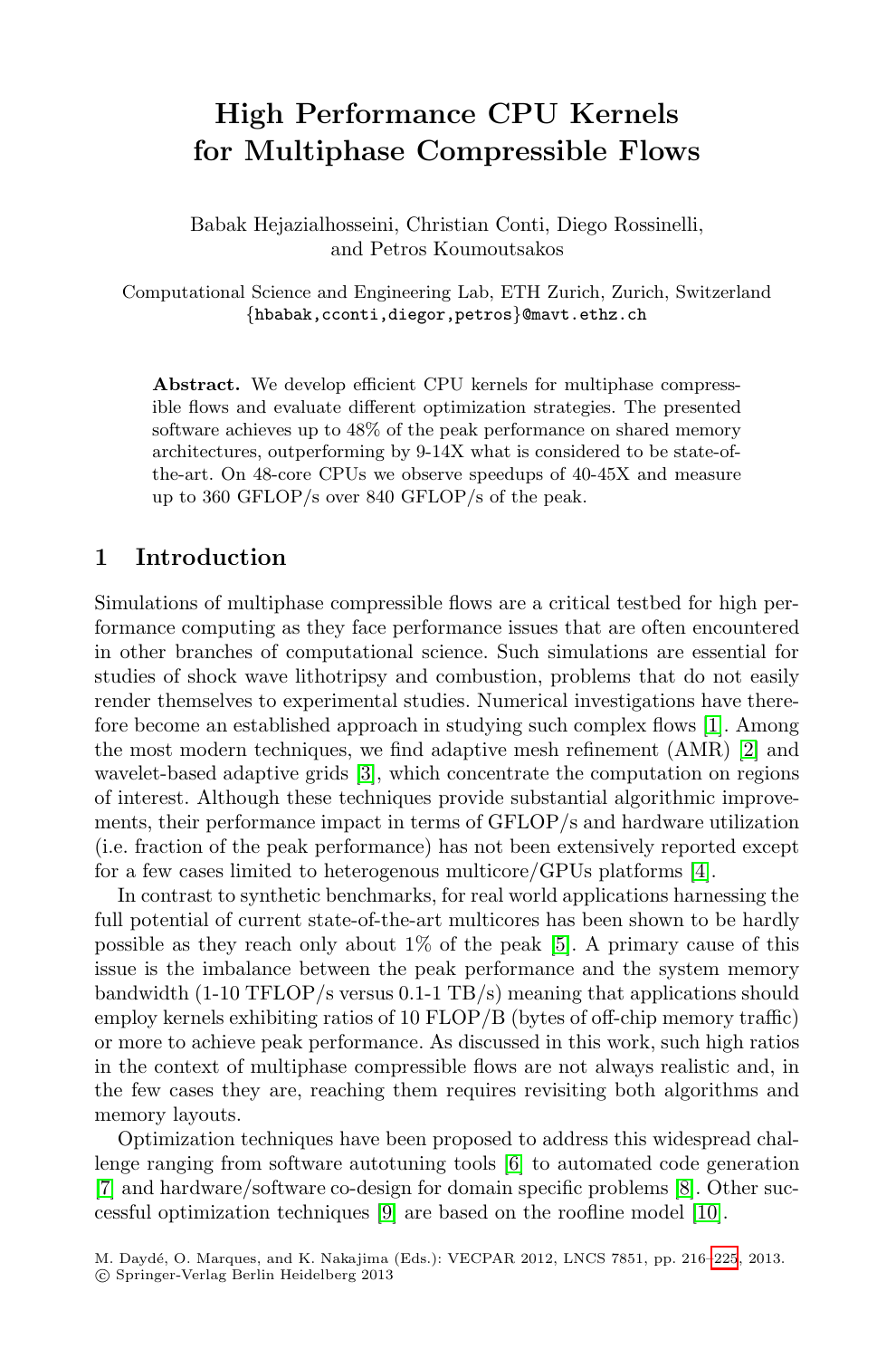A number of open issues can be identified in the context of fast simulations for compressible flows. Firstly, there is poor analysis on the performance expectati[on,](#page-9-7) [wh](#page-9-8)ich helps contextualizing the measurements. Secondly, it is not clear how the performance of AMR solvers would compare to a highly optimized uniform resolution solver. Thirdly, to the best of our knowledge, for simulations of compressible flows there are no standard packages to assist the software development (such as "High-Performance Linpack" (HPL) [11]) whose performance can reach a significant fraction of the peak: reported per-core performance of the m[os](#page-2-0)t compute intensive kernel (6000 FLOP/grid point) of the fastest existing software for compressible flows indicate results in the range of 2-3% of the peak per-core performance [\[1](#page-4-0)2,13].

In this work, we evaluate a set of optimization techniques for the simulation of multiphase compressible flows that is tailored to state-of-the-art multicore platforms and discuss the measured performance. Furthermore, we provide an a-priori analysis on the expected performance. The paper is organized as follows. In Section 2 we describe the governing equations and the considered numerical schemes. In Section 3 we identify the performance bottlenecks in the solver and we discuss the dat[a s](#page-9-9)tructures and techniques adopted in the software used to mitigate these barriers. In Section 4 we analyze and discuss the resulting performance for the simulations of the shock-bubble interaction.

## **2 Governing Equations and Numerical Methods**

We model an inviscid multiphase compressible flow described by the Euler equations using the one-fluid formulation [14]:

$$
\frac{\partial \rho}{\partial t} = -\nabla \cdot (\rho \mathbf{u}),\tag{1}
$$

$$
\frac{\partial \rho \mathbf{u}}{\partial t} = -\nabla \cdot (\rho \mathbf{u} \mathbf{u}^T - p \mathbb{I}),\tag{2}
$$

$$
\frac{\partial E}{\partial t} = -\nabla \cdot ((E + p) \mathbf{u}),\tag{3}
$$

$$
\frac{\partial \phi}{\partial t} = -\mathbf{u} \cdot \nabla \phi,\tag{4}
$$

with  $\rho$  being the density, **u** the velocity vector, p the pressure, E the total energy of the fluid and  $\phi$  the interface marker function. To close the system of equations, we assume that the fluid follows the ideal gas equation of state,

$$
p = (\gamma - 1)(E - \frac{1}{2}\rho |\mathbf{u}|^2),
$$
\n(5)

with  $\gamma$  being the ratio of specific heats of each phase.

We use the finite volume discretization and solve the integral form of Equations (1-4) by reconstructing flow quantities and computing the numerical flux on the finite volume cell interfaces. The computation and summation of fluxes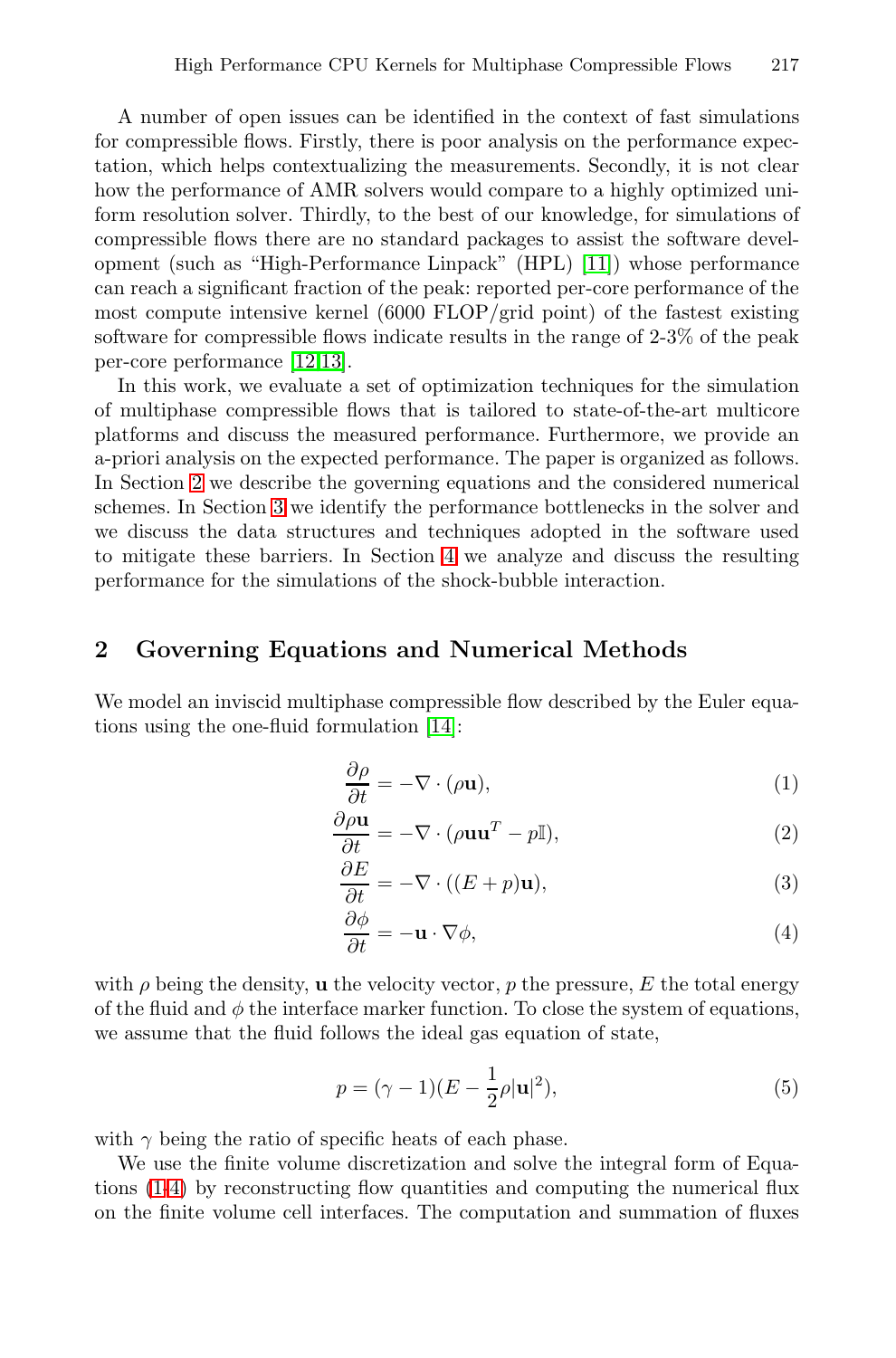<span id="page-2-0"></span>218 B. Hejazialhossein[i et](#page-9-10) al.

are referred to as the computation of the right hand side (RHS) and are coupled to the low-storage third-order TVD Runge-Kutta time stepping scheme.

One simulation step consists of the following stages: estimation of the time step, conversion of conserved to primitive quantities, computation of the RHS and upd[at](#page-8-1)e of the conserved quantities. The RHS computation is itself composed of a series of substeps consisting in 5th order WENO reconstructions [15], evaluations of the HLLE numerical fluxes [16] and summation of the fluxes.

### **3 Design and Techniques**

Previous works indicate that the computation of the RHS is the most expensive part of a simulation step [4]. Furthermore, its *Operational Intensity* (OI), i.e. the ratio of FLOP to bytes of off-chip memory transfers, is low and therefore it implies that in order to observe decent performance, we need to increase data locality. A low OI means that the OI is below the ratio of peak performance to peak memory bandwidth and indicates that the kernel performance is bound by the memory bandwidth of the system that runs it.

Our compressible flow simulations rely on a "software stack" with two software layers, namely core and node layers. This modular structure separates the optimization "domains" as it is directly related to the underlying hardware and increase flexibility and code reusability. These separations in turn facilitate the software development for new applications, techniques and hardware. Optimizations that affect the operational intensity are in general applied to the core layer whereas optimizations related to thread level parallelism and communication are covered in the node layer.

**Data Structures.** The governing equations considered in this work involve 6 unknowns,  $\rho$ ,  $u$ ,  $v$ ,  $w$ ,  $E$  and  $\phi$ , which are organized into an Array of Structures (AoS) format referred to as *grid point*, to maintain maximum software flexibility. To increase the data locality we introduce an intermediate data structure, called hereafter *block*, which contains 16-32 grid points per dimension. In order to further enforce data locality, Morton space-filling is used to index the blocks. A secondary advantage of introducing blocks is that any technique developed here can be employed in block-based AMR solvers as well. The main downside comes from the extra overhead of replicating some grid points (ghosts) required to process the blocks.

**Core Layer.** The core layer maps to the processor cores and is thus responsible for Data Level Parallelism (DLP) and Instruction Level Parallelism (ILP).

As we expect the performance of the kernels to be memory-bound, all data structures are properly 16- or 32-byte aligned. Our design is also oriented towards data and computation reordering: temporal locality is improved by processing blocks slice-by-slice and the memory footprint is reduced by computing on ringlike buffers composed of a few slices, analogously to [17].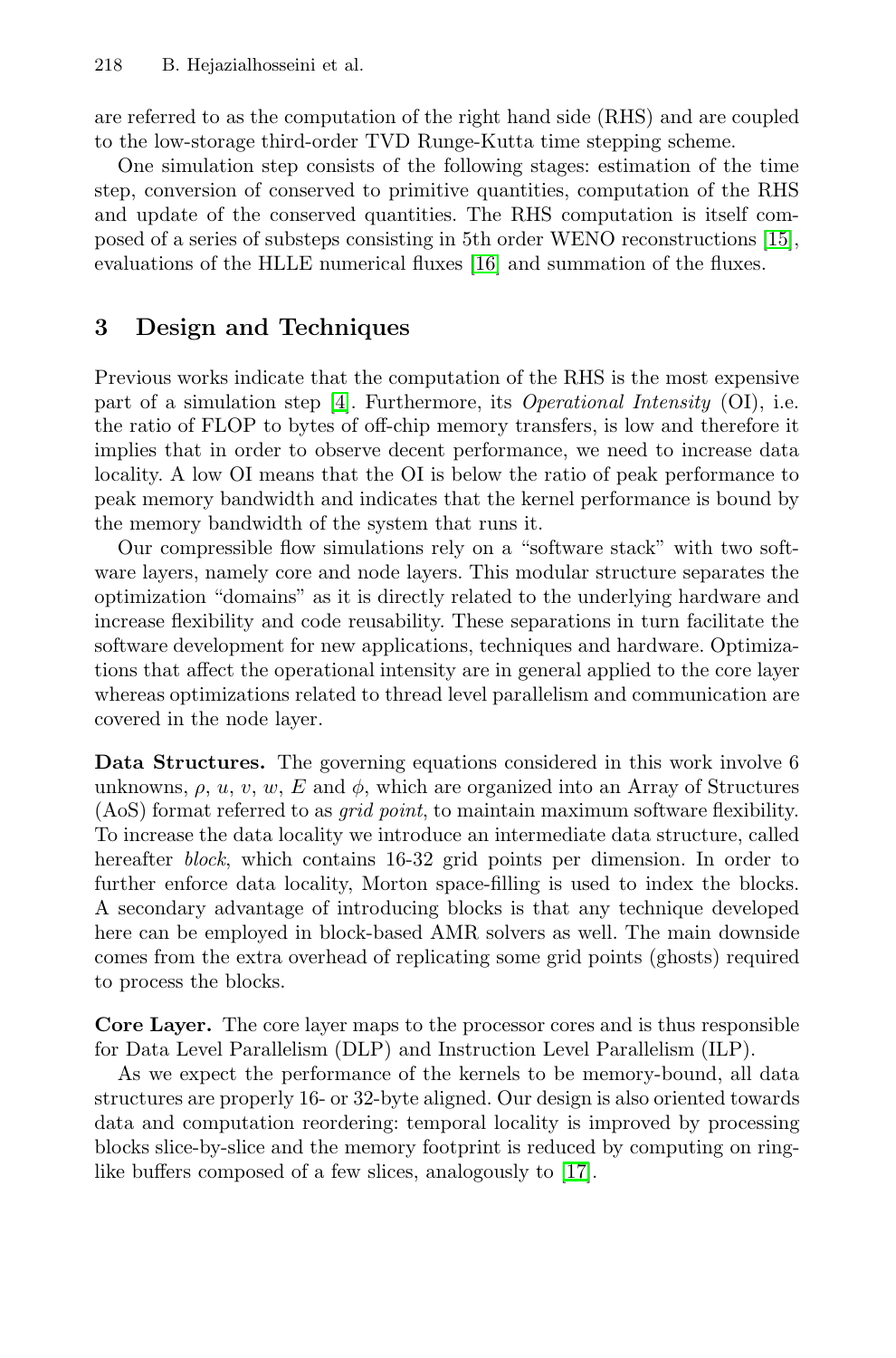| Kernel      | AI [FLOP/B] | OI [FLOP/B] |
|-------------|-------------|-------------|
| $_{\rm dt}$ |             | 5.1         |
| RHS         | 1.5         | 45.4        |
| Update      | 0.2         | $0.2\,$     |

<span id="page-3-1"></span>**Table 1.** Arithmetic and operational intensities

Intermediate data structures for RHS compu[tat](#page-3-0)ion are represented in Structures of Arrays (SoA) format since it is required by some kernels to benefit from vectorization, which in our solver is implemented with SSE and AVX instructions. The performance is further increased by the use of division and square root operations which are less accurate  $(1.5/2.5 \text{ ulps})$  [18] for the computation of the WENO values.

<span id="page-3-0"></span>In order to increase the *Arithmetic Intensities* (AI), i.e. ratios of FLOP over total amount of bytes transferred, the AoS/SoA conversion is "fused" with the conversion of flow quantities from conserved to primitive (Figure 1). Similarly, copying back the RHS from SoA to AoS is fused with the first stage of the lowstorage Runge-Kutta time stepper. We further replace the conditional branches with conditional moves in the HLLE fluxes.



Fig. 1. Slice-wise processing of one block with ring buffers made of two slices (left to right). The two slices undergo a conversion stage (denoted as stage 1) from AoS to SoA format (colors differentiate the 6 flow quantities). This data is then processed by the computing kernels (denoted as stage 2) and the computed RHS (blue) is written back (stage 3) to the associated slice (gray) in the block.

The core layer is composed of three kernels: the RHS, the dt (which computes the time step based on the maximum characteristic velocity) and the update (which updates the conserved quantities) kernels.

The respectives AIs and OIs for the three kernels considered in this work are shown in Table 1. The RHS kernel has an OI that is dependent on the block size and is of 45.4 FLOP/B for a block size of 32, meaning that potentially it could reach peak performance. The update and dt kernel, on the other hand, have fixed OIs of 0.17 and 5 FLOP/B respectively. Without the use of blocks, the OI of the RHS kernel decreases 3.6 FLOP/B, whereas the other two kernels are not affected. The AIs for RHS, dt and update are 1.5, 1.7 and 0.17 FLOP/B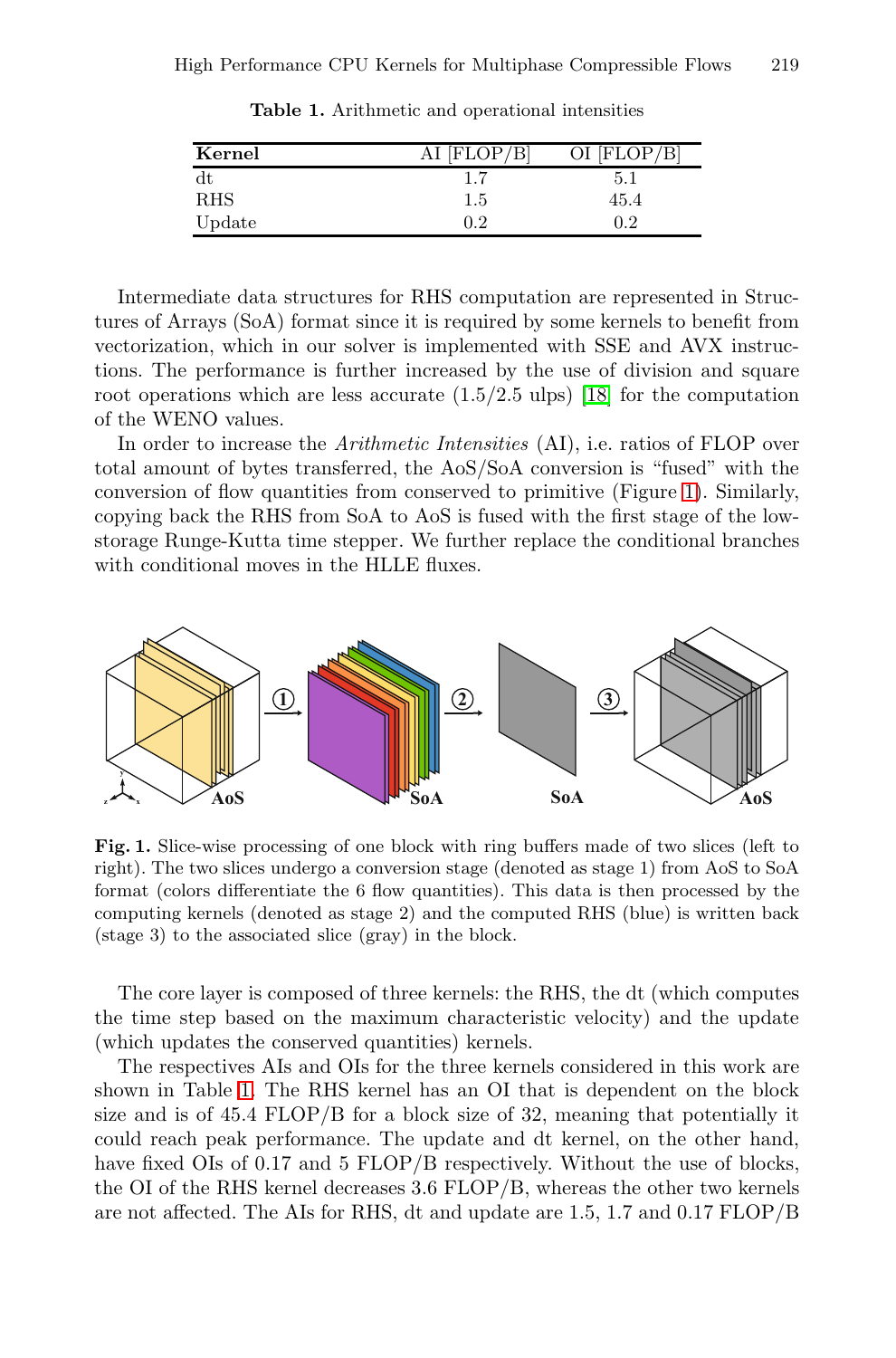respectively, which means that they cannot reach peak performance without exploiting caches.

**Node Layer.** This layer relies on the core layer and runs simulations on a single computing node, i.e. a full multiprocessor node by using the block size as the parallel grain size. The choice of the concurrency level, i.e. the number of logical threads, is not obvious since one of the considered platforms features multiple hardware threads per core. Since computing the RHS in our solver is limited by the memory bandwidth, we choose to have a fully-subscribed node as we expect that the resource contention is hidden by the memory access costs.

<span id="page-4-0"></span>Load imbalance in our solver is not as dramatic as that encountered by spatially adaptive solvers, as the number of blocks contained in our grid remains constant in time. It is however an existing concern due to the presence of ghosts in conjunction with the use of NUMA architectures which make the computation asymmetrical with respect to the cores. To mitigate this issue, we employ OpenMP to maximize the thread-level parallelism (TLP), and by way of static scheduling to initialize the data on ccNUMA platforms, which are subject to the "first-touch" policy.

## **4 Results and Analysis**

In the development of our software we target both supercomputing clusters and high-end desktop machines and in this work we consider a platform for each of these two classes.

*Intel Sandy Bridge.* The high-end desktop system is represented by an Intel Core i7-2600K (released in January 2011), a quad-core processor featuring Intel's Hyper-Threading Technology and running at 3.4 GHz. The processor is based on the Sandy Bridge micro-architecture and supports the AVX instruction set. The machine has 16 GB of DRAM memory, its measured peak performance is 213 GFLOP/s in single precision and its measured peak DRAM bandwidth is  $20.5$  GB/s.

*AMD Magny-Cours.* The supercomputing cluster node is an AMD Magny-Cours (released in March 2010), a 4P 12-cores AMD Opteron 6174 based on the Barcelona micro-architecture with 48 cores at 2.2 GHz and support for the SSE instruction set. One socket contains two ccNUMA nodes (exa-cores), each with one dedicated dual-channel memory controller. The node features 16 GB of DRAM memory per socket for a total of 64 GB. The measured peak performance is 842 GFLOP/s in single precision and the measured peak DRAM bandwidth is  $96 \text{ GB/s}$ .

**Computational Settings.** We consider a 3D computational domain size of (1,0.5,0.5) for the simulation of a shock-bubble interaction. A helium bubble with an initial radius of  $0.05$  is centered at  $(0.15,0.25,0.25)$  and a shock wave of  $M = 3$  is placed at  $x = 0.075$  in air. The specific heat ratios of air and helium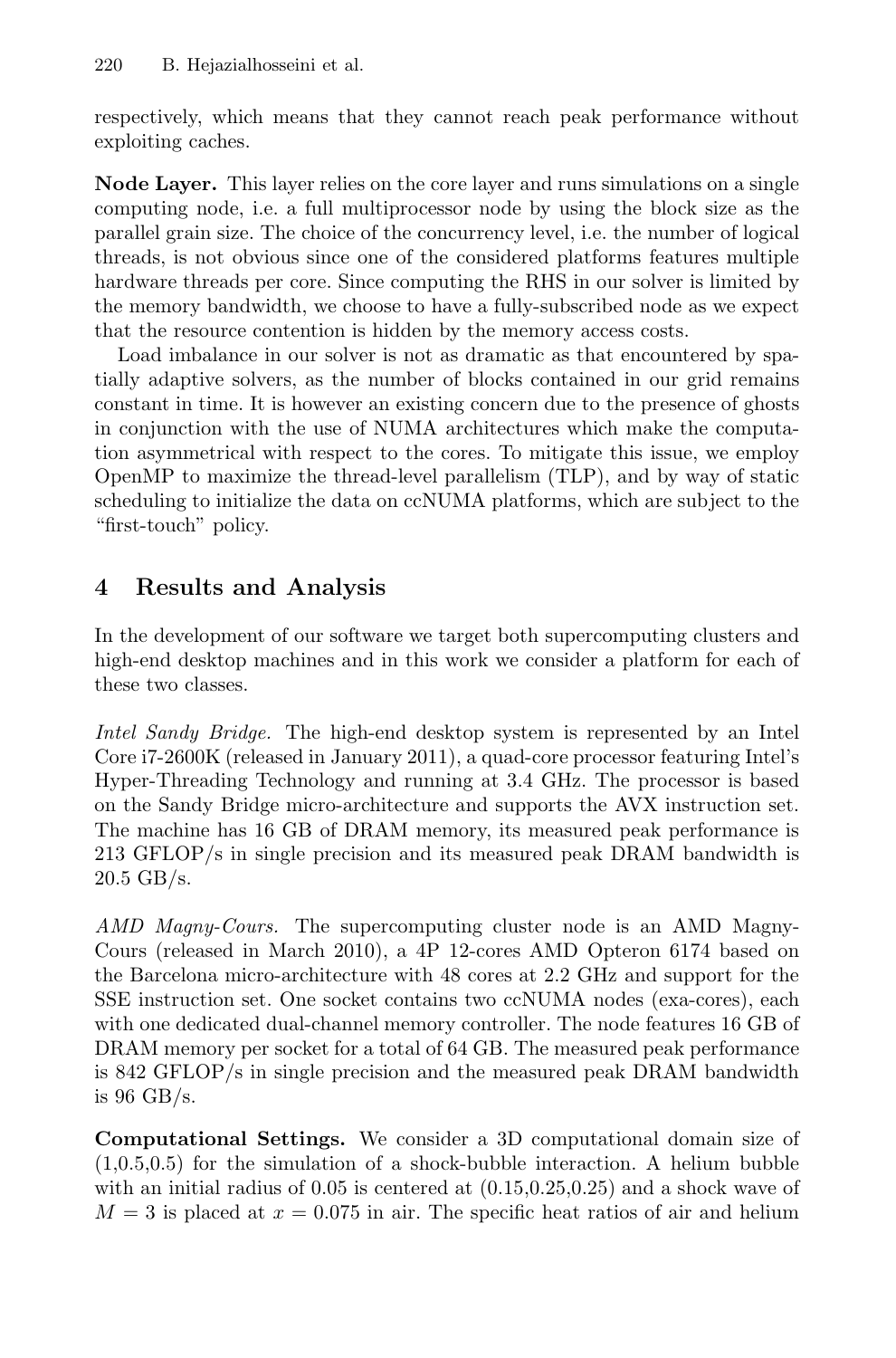are  $\gamma = 1.4$  and  $\gamma = 1.667$  respectively, whereas the helium to air density ratio is set to 0.138.

Figure 2 shows the isosurface of the helium/air interface location at  $\tilde{t} = 2$ (left) and the volume rendering of the density field for this simulation at the same time (right). The shock passage compresses the bubble and deposits vorticity on the helium/air interface. The counter-rotating vorticity pair advects the bubble downstream, turns it inwards and forms a primary vortex ring (PVR) and a smaller secondary vortex ring (SVR).



**Fig. 2.** Shock-Bubble interactions at Mach 3: Isosurface rendering of the interface location (left). Volume rendered image of the vorticity magnitude field for a simulation with 2 billion grid cells (right).

**Core Layer.** The core layer results presen[ted](#page-6-0) in the following are obtained by running single precision computations of the same kernels on all cores, in order to capture possible resource contentions. On Magny-Cours, each kernel is explicitly vectorized with SSE whereas on Sandy Bridge AVX is used.

Since the RHS kernel is the most expensive, the studies on the core layer reported are focused on this kernel. We investigate the performance impact of the block size, which represents a tradeoff between spatial locality and memory footprint of the working data set. The left picture of Figure 3 shows the percore RHS performance versus the block size. We observe that this kernel reaches 35-45% of the peak. Secondly, we note that the performance on Sandy Bridge syste[m](#page-6-0) is 3-4X than on Magny-Cours, which delineates an important difference between the two platforms: the former's computational power is given by a few cores at high frequency and vector width while the latter enjoys the performance from many cores running at lower frequency. Using a block size of 32 with respect to a block size of 16, we observe an improvement of 4-12% in performance.

With the best block size found in the first performance benchmark, we examine the performance gains provided by the individual optimization techniques applied, namely the use of ring buffers, vectorization and 1.5/2.5 ulps operations. As illustrated in Figure 3 (right), the overall performance gain over the baseline is 14X on Sandy Bridge and 9X on Magny-Cours. The vectorization yields the largest contribution: 9X with AVX and 5X with SSE. Ring buffers contribute another extra 1.2-3.4X. A comparison between the columns for the block-based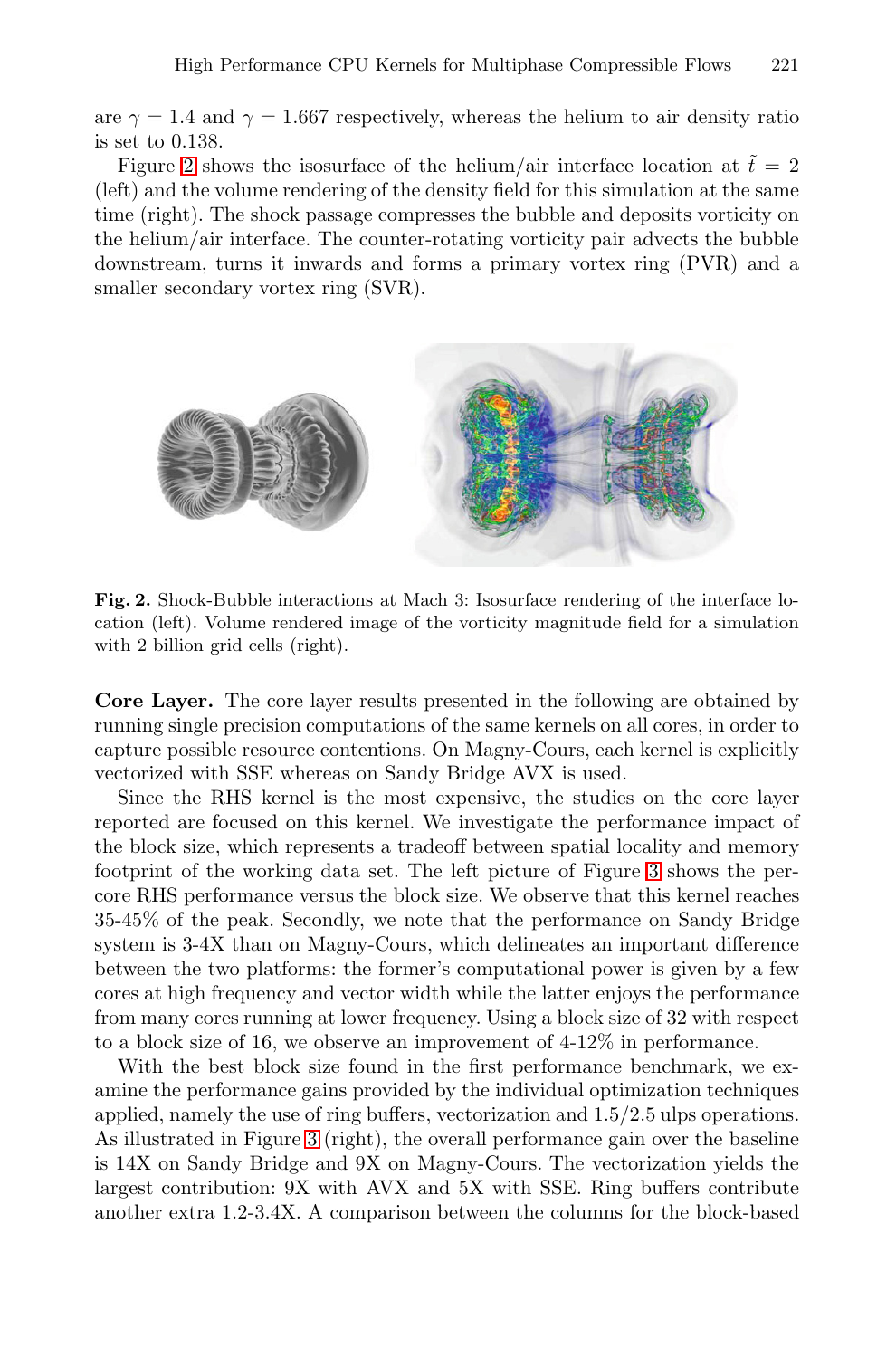#### 222 B. Hejazialhosseini et al.

<span id="page-6-0"></span>

**Fig. 3.** Performance of the core layer versus block size for the RHS computation (left) and improvements brought by the optimization techniques ('B' indicates block-based memory layout and 'R' stands for ring buff[ers](#page-3-1)) (right).

[m](#page-3-1)emory layout and the ring buffers further shows that ring buffers also positively affect the performance gain provided by vectorization. We observe that the [1.5](#page-7-0)/2.5 ulps operations on Sandy Bridge provide a further improvement of 2.3X, whereas for the Magny-Cours platform the gain is only 30%.

We further assess the performance of the kernels by comparing it with the range of the achievable performance estimated with the roofline model. For each kernel, the maximum is computed with its OI (see Table 1), which in our case represents an optimal use of caches, whereas the lower bound is estimated by its AI (see Table 1), which represents a case where the memory hierarchy is not exploited.

As shown in Table 2, we clearly see that, for all kernels, the measured performance is within the estimated intervals. The column "efficiency" denotes the fraction of the peak achievable performance reached by the kernel given its OI, whereas "HU", which stands for hardware utilization, represents the fraction of absolute peak performance.

The RHS and dt kernels reach 48% and 42% of the peak on the Sandy Bridge, with the former kernel being compute bound and the latter being memory bound. Due to its low OI, the update kernels is strongly bound by memory bandwidth and only reach[es](#page-7-1)  $2\%$  of the peak performance, although it shows a  $100\%$  efficiency. However, because of its simplicity and its total lack of temporal locality, the update kernel has no space for improvement.

**Node Layer.** We investigate the additional costs incurred by the necessary copying of ghost values between blocks, by the increased memory footprint required to run a simulation and by potential load imbalance issues.

We consider a weak scaling benchmark in terms of GFLOP/s for a system size of  $512 \times 256 \times 256$ , shown in Figure 4. On the Magny-Cours, the thread placement scheme for the benchmark was chosen so that NUMA nodes are filled first and thread-data affinity is maintained. This causes the piecewise behavior of the (OIbased) predicted performance shown by the solid line: each step represents the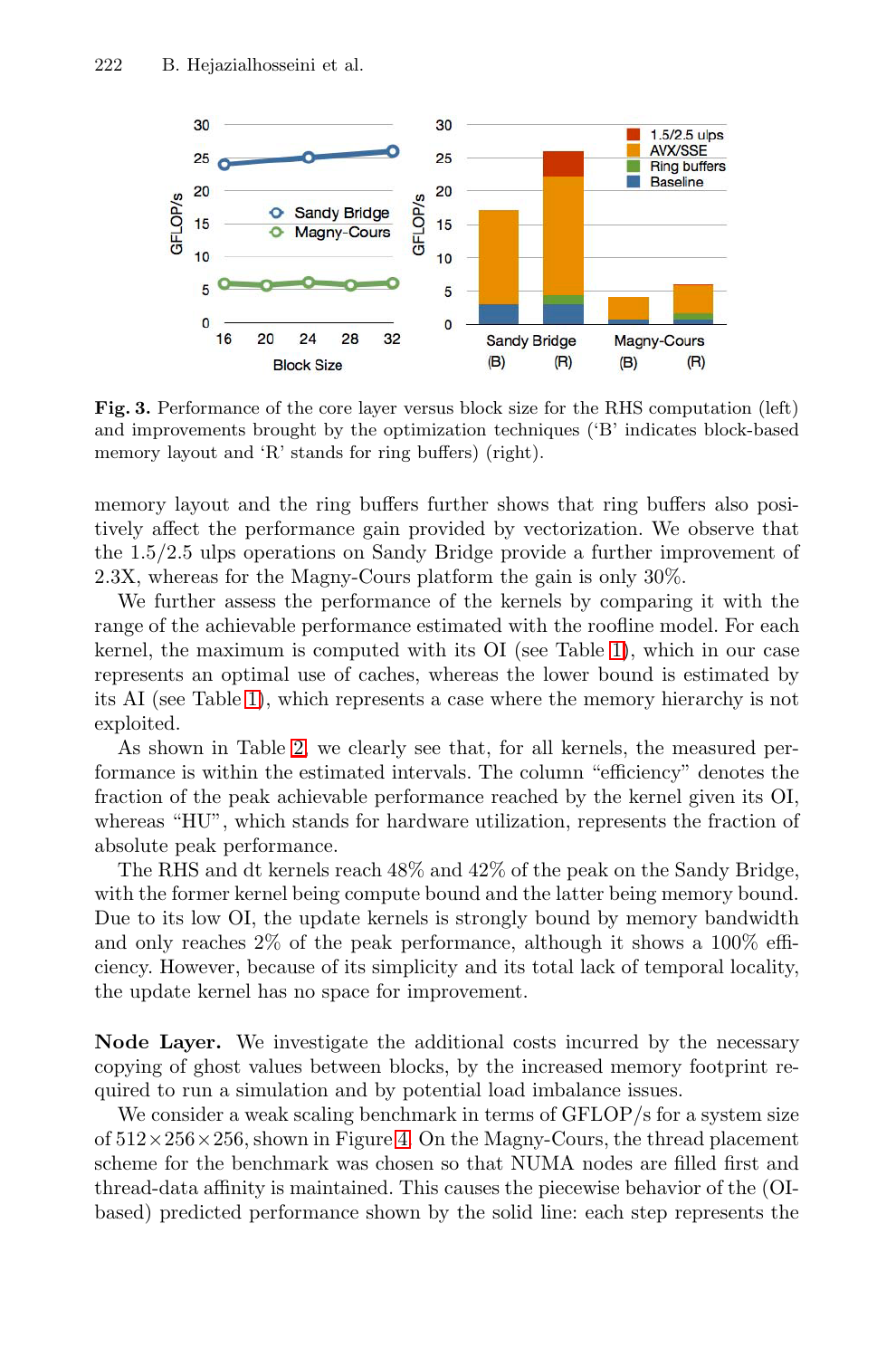<span id="page-7-0"></span>**Table 2.** Measured performance of the core layer and predicted range, efficiency w.r.t. the maximum achievable performance, nominal peak and fraction of the peak (HU)

<span id="page-7-1"></span>

| Kernel     | Platform     | Measured  | Range        | Efficiency | Peak Perf. | HU              |
|------------|--------------|-----------|--------------|------------|------------|-----------------|
|            |              | [GFLOP/s] | [GFLOP/s]    | l-         | [GFLOP/s]  | $\vert - \vert$ |
| <b>RHS</b> | Sandy Bridge | 26.0      | $7.8 - 54.4$ | 48\%       | 54.4       | 48\%            |
|            | Magny-Cours  | 6         | $3 - 17.6$   | 34\%       | 17.6       | 34\%            |
| update     | Sandy Bridge | 0.9       | $0.9 - 0.9$  | $100\%$    | 54.4       | $2\%$           |
|            | Magny-Cours  | 0.3       | $0.3 - 0.3$  | 100%       | 17.6       | $2\%$           |
| dt         | Sandy Bridge | 22.8      | $8.7 - 26$   | 88\%       | 54.4       | $42\%$          |
|            | Magny-Cours  | 4.6       | $3.4 - 10.2$ | 45\%       | 17.6       | 26%             |



Fig. 4. Weak scaling plot for the RHS (left), dt (center) and update (right) kernels

addition of a NUMA node, and therefore an increase in bandwidth available, to the group of nodes on which the test runs.

On Sandy Bridge we observe speedups up to 3.7X (over 4 cores), whereas on Magny-Cours the speedup reaches 45X (over 48 cores). As illustrated in Figure 4 (left), on Magny-Cours the RHS performance scales almost linearly, attaining 246 GFLOP/s. On Sandy Bridge we observe similar results, with the addition of a point representing the performance obtained by running two hardware threads per core, which increases the performance from 80 GFLOP/s to 92 GFLOP/s, leading to 42% of the peak. A similar behavior is observed for the dt kernel (Figure 4, middle). On Sandy Bridge, the kernel reaches 81 GFLOP/s, corresponding to 37% of the peak, whereas for the same kernel Magny-Cours yields 362 GFLOP/s, corresponding to 43% of the peak performance. We note that the expected peak performance on the two platforms changes from compute bound to memory bound as the number of threads increases, due to contention of the memory bandwidth which decreases the resources available per core.

Figure 4 (right) shows the measured performance for the update kernel. On Sandy Bridge the bandwidth is already saturated with a single thread and the performance reached is around 3.5 GFLOP/s. With two threads the performance of the kernel is slightly above the prediction: we attribute this to caching effects in the LLC. On Magny-Cours the measured performance is 2.3 GFLOP/s with one NUMA node and 16 GFLOP/s with 8 nodes.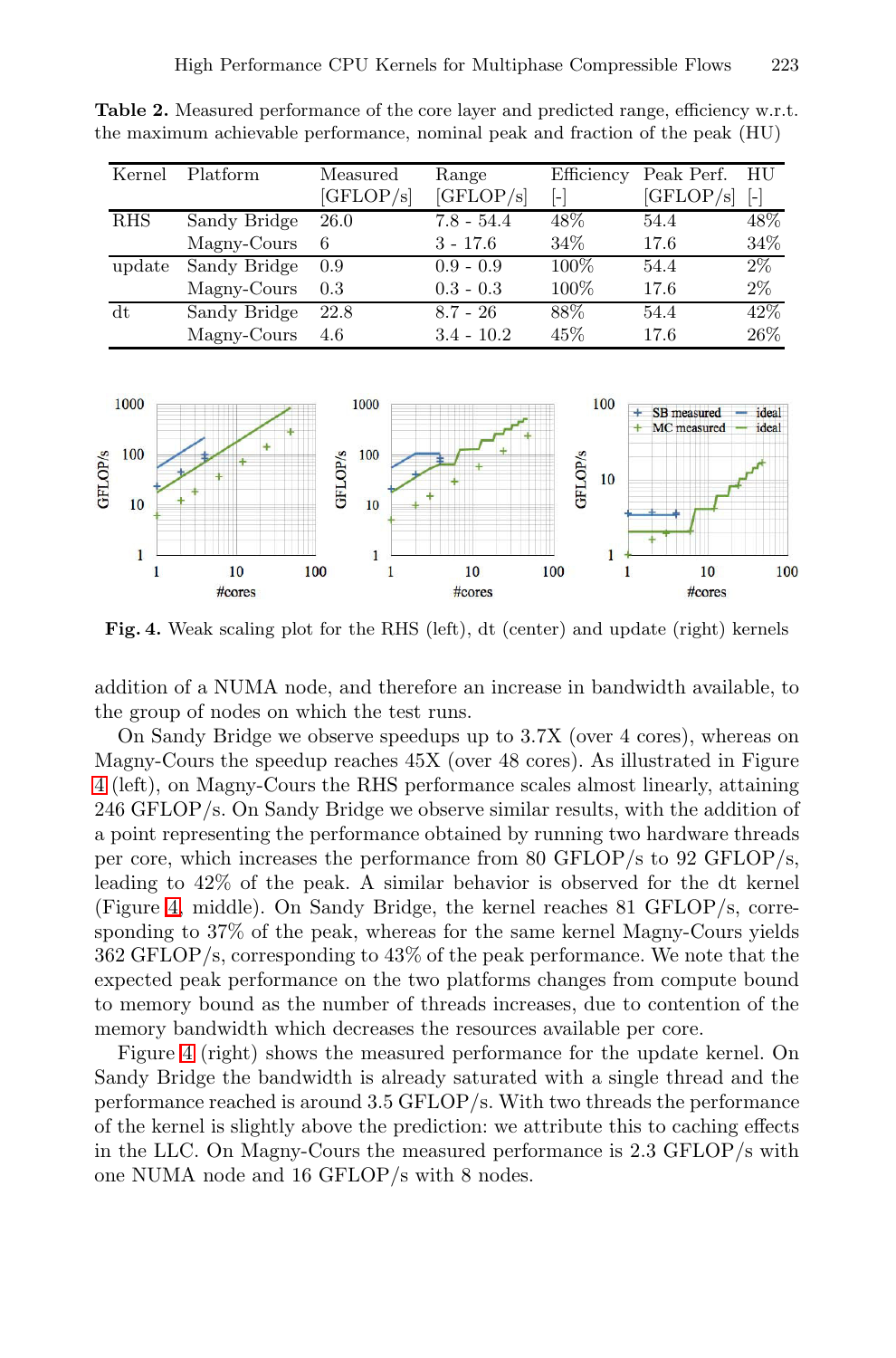224 B. Hejazialhosseini et al.

For the considered simulation of SBI, the time spent on Magny-Cours for a single time step is measured to be 2.9 seconds with 98% of the time spent in the RHS kernel and 1% in the update and the dt kernels, which further justifies the effort spent on the RHS kernel.

## **5 Conclusions and Outlook**

We have developed efficient CPU kernels for compressible multiphase flows and performed an a-priori analysis to estimate the maximum achievable performance using the roofline model. We have presented a high performance uniform resolution simulation software for multiphase compressible flows tailored to state-ofthe-art multicores, capable of reaching up to 48% of the peak performance on the considered platforms. To the best of our knowledge, this is the highest fraction of the peak performance obtained for a compressible flow simulation software on shared memory architectures. These results outperform by 9-14X the ones considered to be state-of-the-art.

On the core layer, the improvement brought by the optimization techniques have provided a performance gain of one [or](#page-8-1)der of magnitude over the baseline C++ implementation. Furthermore, all of our measurements are within the performance bounds predicted by the roofline model.

On Magny-Cours, we have reported a speedup of 40-45X over 48 cores, reaching 360 GFLOP/s which corresponds to 42% of the peak performance and of 3.7X over 4 cores on a single-socket Sandy Bridge platform.

<span id="page-8-0"></span>Because of the block-based nature of the present solver, the optimizations considered here are also applicable to other frameworks such as AMR. These are currently being applied to wavelet-based adaptive solvers [4] for compressible flow simulations with and without solid boundaries.

<span id="page-8-1"></span>**Acknowledgments.** The authors wish to thank Dr. Olivier Byrde, Teodoro Brasacchio and Adrian Ulrich of the Brutus cluster support team at ETH Zurich for their crucial assistance.

## **References**

- 1. Quirk, J., Karni, S.: On the dynamics of a shock-bubble interaction. Journal of Fluid Mechanics 318, 129–163 (1996)
- 2. Colella, P., Graves, D.T., Ligocki, T.J., Martin, D.F., Mondiano, D., Serafini, D.B., Van Straalen, B.: Chombo software package for amr applications design document. Technical report, Lawrence Berkeley National Laboratory (2003)
- 3. Alam, J.M., Kevlahan, N.K.R., Vasilyev, O.V.: Simultaneous space-time adaptive wavelet solution of nonlinear parabolic differential equations. Journal of Computational Physics 214(2), 829–857 (2006)
- 4. Rossinelli, D., Hejazialhosseini, B., Spampinato, D., Koumoutsakos, P.: Multicore/Multi-GPU Accelerated Simulations of Multiphase Compressible Flows Using Wavelet Adapted Grids. SIAM J. Scientific Computing 33(2) (2011)